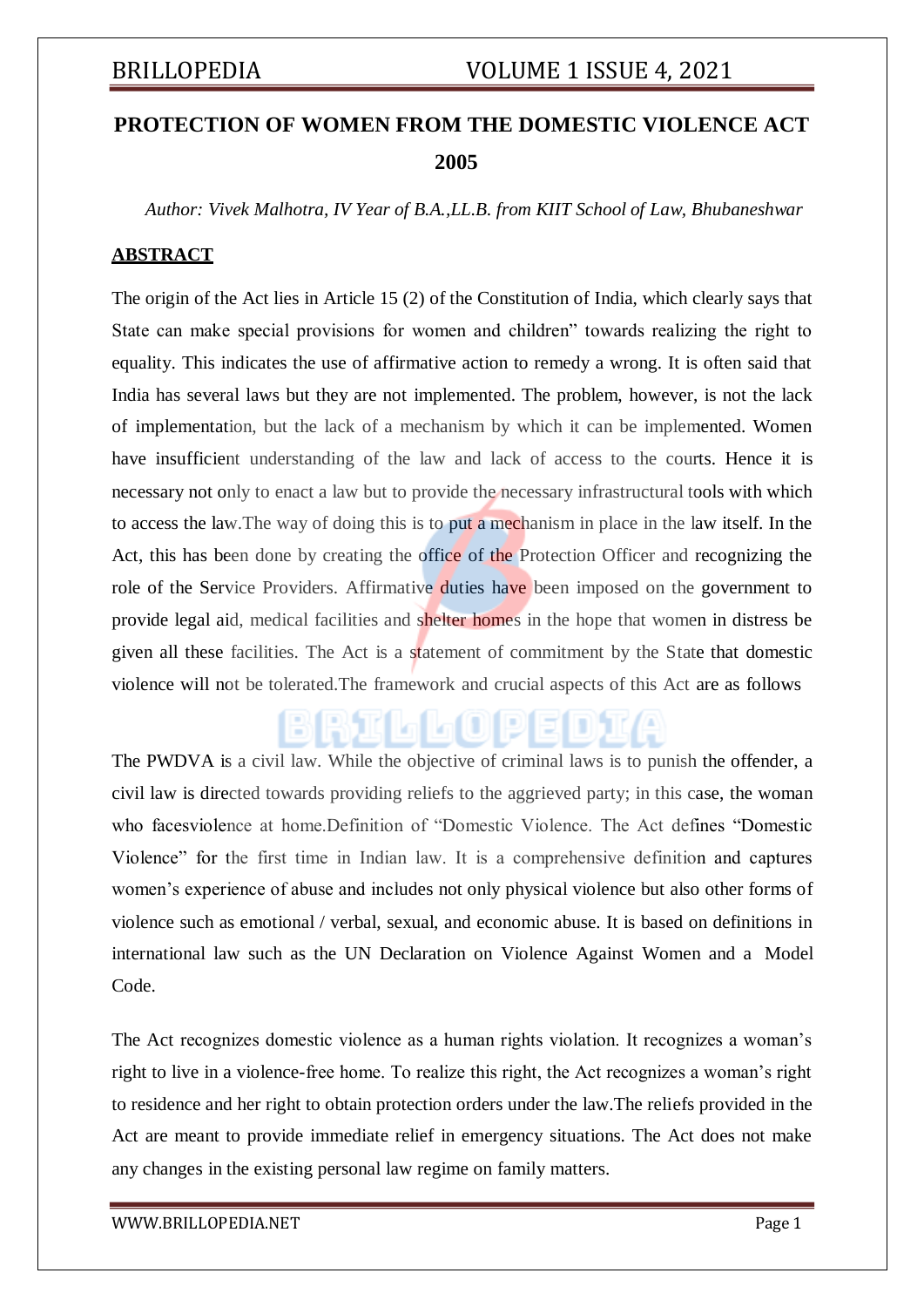The reliefs under the Act are in addition to existing laws and have been recognized with the objective of empowering a woman to tide over an emergency situation. Having obtained relief under the law, a woman can still go for relief under other laws later. Access to justice and the availability of infrastructure Recognizing that a woman requires assistance with legal procedures and other forms of support, the PWDVA allows for the appointment of Protection Officers, and recognizes the role of Service Providers in providing medical, shelter, legal, counselling and other kinds of support services. The Protection Officer is the person in charge to assist women to avail of these facilities as well as assist her in obtaining the appropriate order under the Act. Procedures to obtain orders, reporting of violence and the consequence of breaching the obtained orders. The Act includes provisions for making Domestic Incident Reports which will serve as important records at the stage of evidence taking. The manner in which the applications for orders under the Act have also been mentioned in the Act. Finally, the Act provides that the breach of an order obtained is a criminal offence.

### **INTRODUCTION**

The patriarchal setup has been deeply rooted in Indian society since time immemorial. It may be believed that this system laid the foundation stone for the abuse of women. Domestic violence affects women from every social background irrespective of their age, religion, caste, or class. It is a violent crime that not only affects a person and her children but also has wider implications for society. Although the root behind the crime is hard to decipher, certain reasons behind the violence can be traced to the stereotyping of gender roles, and the distribution of power.

The definition of violence has evolved over the years to an extent it not only includes physical forms of violence but also emotional, mental, financial, and other forms of cruelty. Thus, the term domestic violence includes acts which harm or endangers the health, safety, life, limb, or wellbeing (mental or physical) of the victim, or tends to do so, and includes causing: physical abuse, sexual abuse, verbal abuse, emotional abuse, and economic abuse, perpetrated by any person who is or was in a domestic relationship with the victim.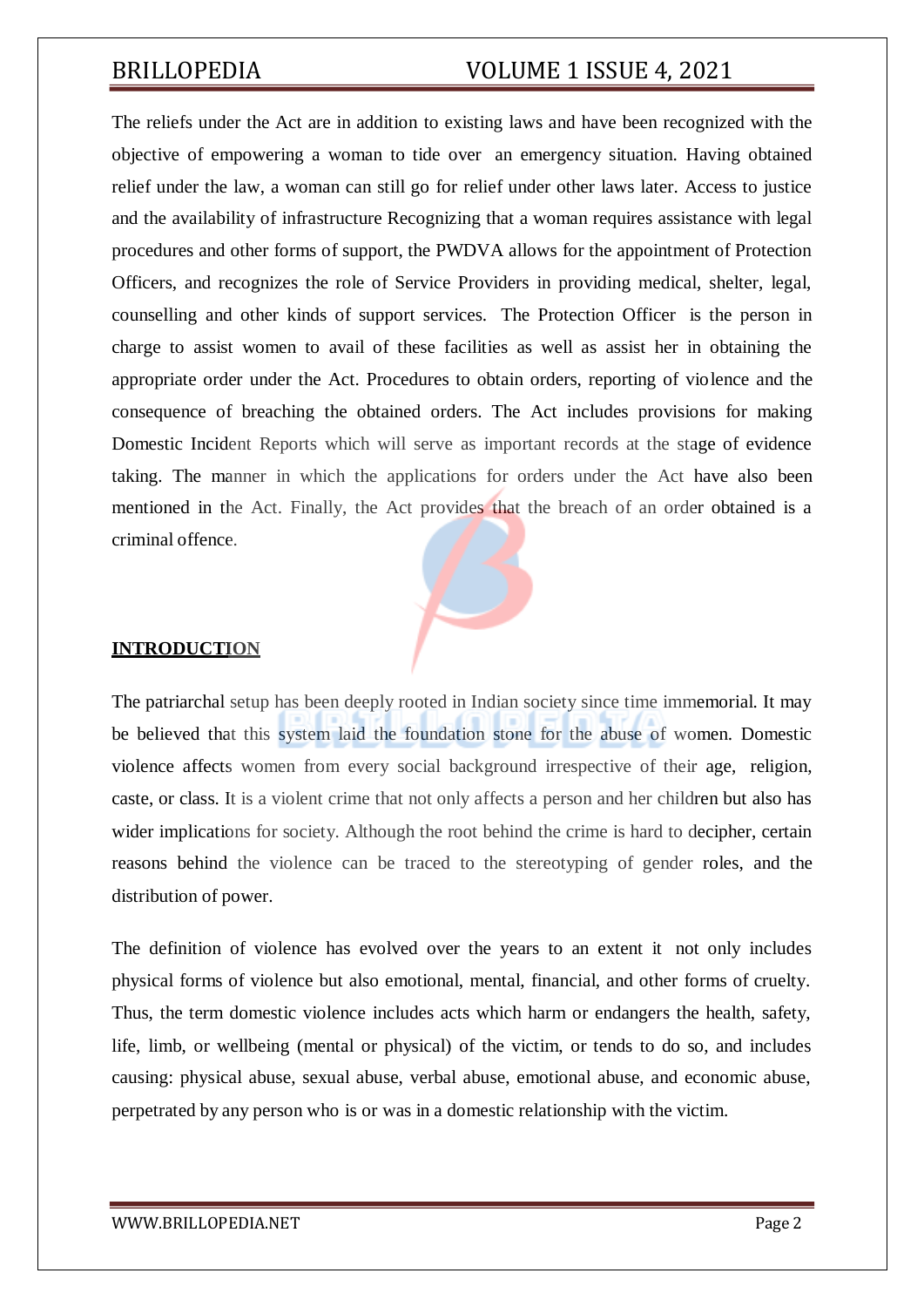Before the enactment of the [Protection of Women from Domestic Violence Act, 2005 \(](http://www.scconline.com/DocumentLink/55d5s4bW)"DV Act")**,** the victim could approach the court under [Section 498-A of the Penal Code, 1860](http://www.scconline.com/DocumentLink/bAf79H8r) which provides for 'husband or relative of husband of a woman subjecting her to cruelty' wherein only a certain set of offence dealing with cruelty to married women was the only recourse. All other instances of domestic violence within the household had to be dealt with under the offences that the respective acts of violence constituted under the IPC without any regard to the gender of the victim.

# **PROTECTION OF WOMEN FROM DOMESTIC VIOLENCE ACT, 2005: MEANING, INTENT AND OBJECTIVE**

To minimize the cumbersome position of law, be it procedural or substantive, the Protection of Women from Domestic Violence Act, 2005 was enacted to protect the women from acts of domestic violence. The legislative intent was further emphasized by the Supreme Court of India in the case of **Indra Sarma v. V.K.V Sarma, [\(2013\) 15 SCC 755](http://www.scconline.com/DocumentLink/kzeAig4U)** wherein it was stated that the DV Act is enacted to provide a remedy in civil law for the protection of women, from being victims of such relationship, and to prevent the occurrence of domestic violence in the society. Other legislations like CrPC, IPC, etc., where reliefs have been provided to women who are placed in vulnerable situations were also discussed*.*

The objective of the Act lays down "An Act to provide for more **effective protection of the rights of women** guaranteed under the Constitution who are victims of violence of any kind occurring within the family and for matters connected therewith or incidental thereto.["\[1\]](https://www.scconline.com/blog/post/2020/07/27/law-on-domestic-violence-protection-of-women-from-domestic-violence-act-2005/#_ftn1) The Madras High Court in **Vandhana v. T. Srikanth, [2007 SCC Online Mad 553](http://www.scconline.com/DocumentLink/T3ms8J98)**in one of the early cases since the enactment of the DV Act, observed that the Act was formulated to implement Recommendation No. 12 of United Nations Committee on Convention on Elimination of All Forms of Discrimination Against Women (CEDAW), 1989 and which was ratified by India in June, 1993. Interpretation of the DV Act should conform to international conventions and international instruments and norms. The Bombay High Court in the case of **Ishpal Singh Kahai v. Ramanjeet Kahai, [2011 SCC Online Bom 412](http://www.scconline.com/DocumentLink/JBV4oTt3)**reiterated that the object of the DV Act is to grant statutory protection to victims of violence in the domestic sector who had no proprietary rights. The Act provides for security and protection of a wife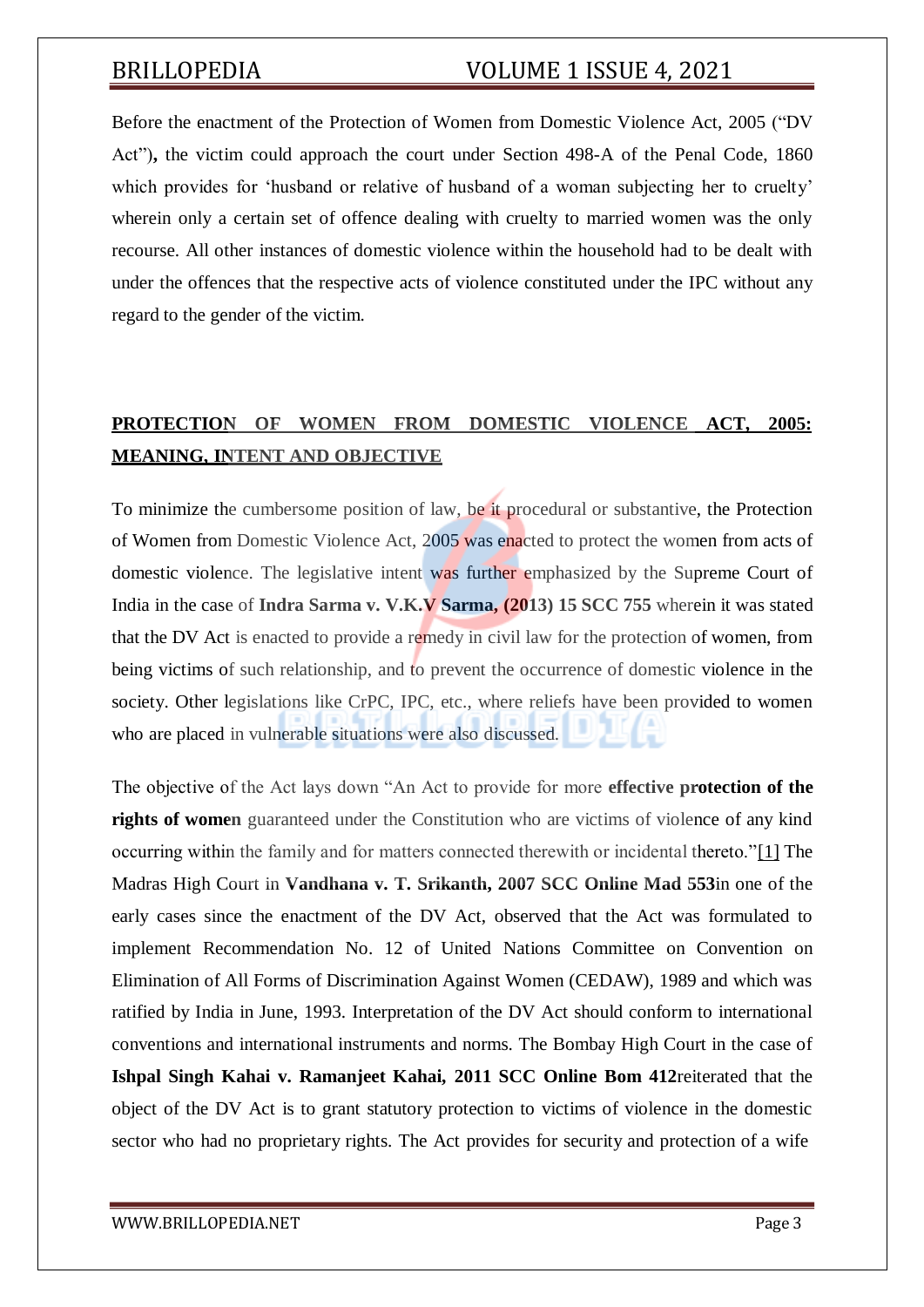irrespective of her proprietary rights in her residence. It aims at protecting the wife against violence and at the prevention of recurrence of acts of violence

### **KEY DEFINITIONS UNDER THE DOMESTIC VIOLENCE ACT**

### **Aggrieved Person**

According to the definition provided under the DV Act in [Section 2\(](http://www.scconline.com/DocumentLink/j6jxAHQ2)*a*), an "aggreived person" means any woman who is, or has been, in a domestic relationship with the respondent and who alleges to have been subjected to any act of domestic violence by the respondent. Therefore, any woman who is or has been in a domestic relationship is entitled to make a complaint invoking provisions of the Act.

The amount or period of time lived together by the petitioner and respondent is not necessary in terms of that the petitioner and respondent should live or have lived together for a particular period of time. Hence, application by lady, for maintenance, from a man with whom she shared a close relationship is maintainable, **M. Palani v. Meenakshi, [2008 SCC](http://www.scconline.com/DocumentLink/JBV4oTt3) [Online](http://www.scconline.com/DocumentLink/JBV4oTt3) Mad 150**.

The Supreme Court had observed in one of the cases that judicial separation does not change the status of the wife as an "aggrieved person" under Section 2(*a*) read with Section 12 and does not end the "domestic relationship" under Section 2(*f*). It stated that judicial separation is mere suspension of husband-wife relationship and not a complete severance of relationship as happens in divorce,**Krishna Bhattacharjee v. Sarathi Choudhury, [\(2016\)](http://www.scconline.com/DocumentLink/nf595nAO) 2 SCC 705.**

### **Domestic Relationship**

According to [Section 2\(](http://www.scconline.com/DocumentLink/j6jxAHQ2)*f*) of DV Act, "domestic relationship" means a relationship between two persons living in a shared household. Domestic relationship can be through marriage such as wives, daughters-in-law, sisters-in-law, widows and any other members of the family; or blood relationship such as mothers, sisters or daughters; and other domestic relationships including through adoption, live-in relationships, and women in bigamous relationship or victims of legally invalid marriages. The law addresses the concerns of women of all ages irrespective of their marital status. The definition of "domestic relationship" under the DV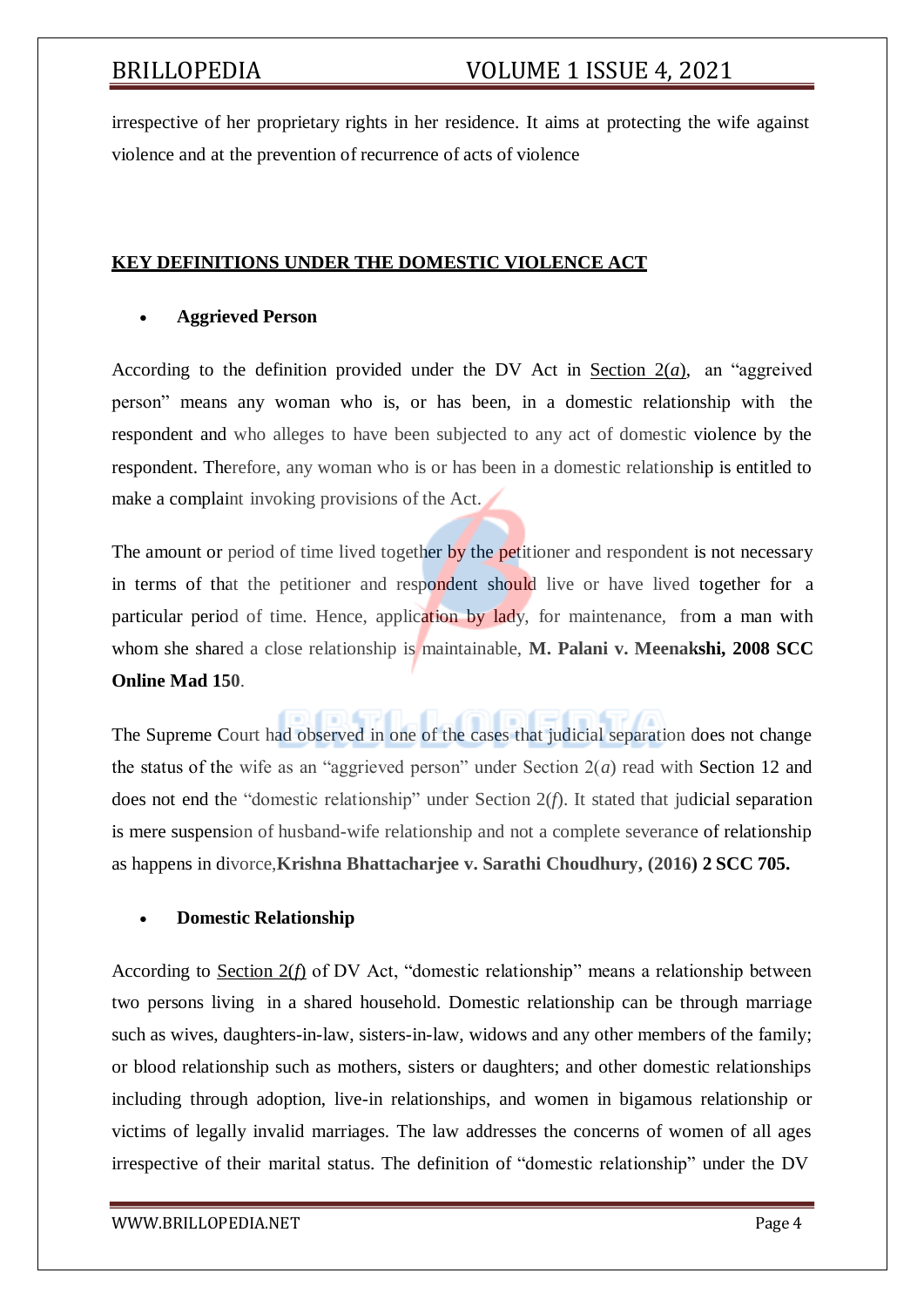Act is exhaustive: when a definition clause is defined to "mean" such and such, the definition is prima facie restrictive and exhaustive, **Indra Sarmav. V.K.V Sarma, [\(2013\) 15 SCC](http://www.scconline.com/DocumentLink/kzeAig4U) [755](http://www.scconline.com/DocumentLink/kzeAig4U)**.

The Supreme Court further stated that the word domestic relationship means a relationship that has some inherent or essential characteristics of marriage though not a marriage that is legally recognized. Expression "relationship in the nature of marriage" cannot be construed in the abstract. It is to be taken in the context in which it appears and to be applied bearing in mind the purpose and object of DV Act as well as meaning of the expression "in the nature of marriage", **Indra Sarma v. V.K.V Sarma, [\(2013\)](http://www.scconline.com/DocumentLink/kzeAig4U) 15 SCC 755**.

### **Shared Household**

According to [Section 2\(](http://www.scconline.com/DocumentLink/j6jxAHQ2)*s*) of DV Act 2005, a shared household is where the aggrieved person or a woman lives in a domestic relationship, either singly, or along with the man against whom the complaint is filed. It may also imply a household where a woman has lived in a domestic relationship but has been thrown out. This may include all kinds of situations whether the household is owned by the respondent or it is rented accommodation. It also includes a house either owned jointly by the aggrieved person and the respondent or both may have jointly or singly, any rights, titles or interests. The DV Act recognizes a woman's right to reside in a shared household. This means a woman cannot be thrown out of such a household except through the procedure established by the law. In case she is thrown out she can be brought back again after obtaining the order from the court. A woman to claim the protection of right in "shared household" has to establish (*a*) that the relationship with the opposite party is "domestic relationship", and (*b*) that the house in respect of which she seeks to enforce the right is "shared household". In Indian society, there are many situations in which a woman may not enter into her matrimonial home immediately after marriage. A woman might not live at the time of the institution of proceedings or might have lived together with the husband even for a single day in "shared household" should not be left remediless despite valid marriage. Narrow interpretation of "domestic relationship" and "shared household" would leave many a woman in distress without remedy. Hence the correct interpretation of aforesaid definition including the right to live in "shared household" would be that words "live" or "have at any point of time lived" would include within its purview "the right to live", **Vandhana v. T. Srikanth, 2007 SCC [Online](http://www.scconline.com/DocumentLink/T3ms8J98) Mad 553**.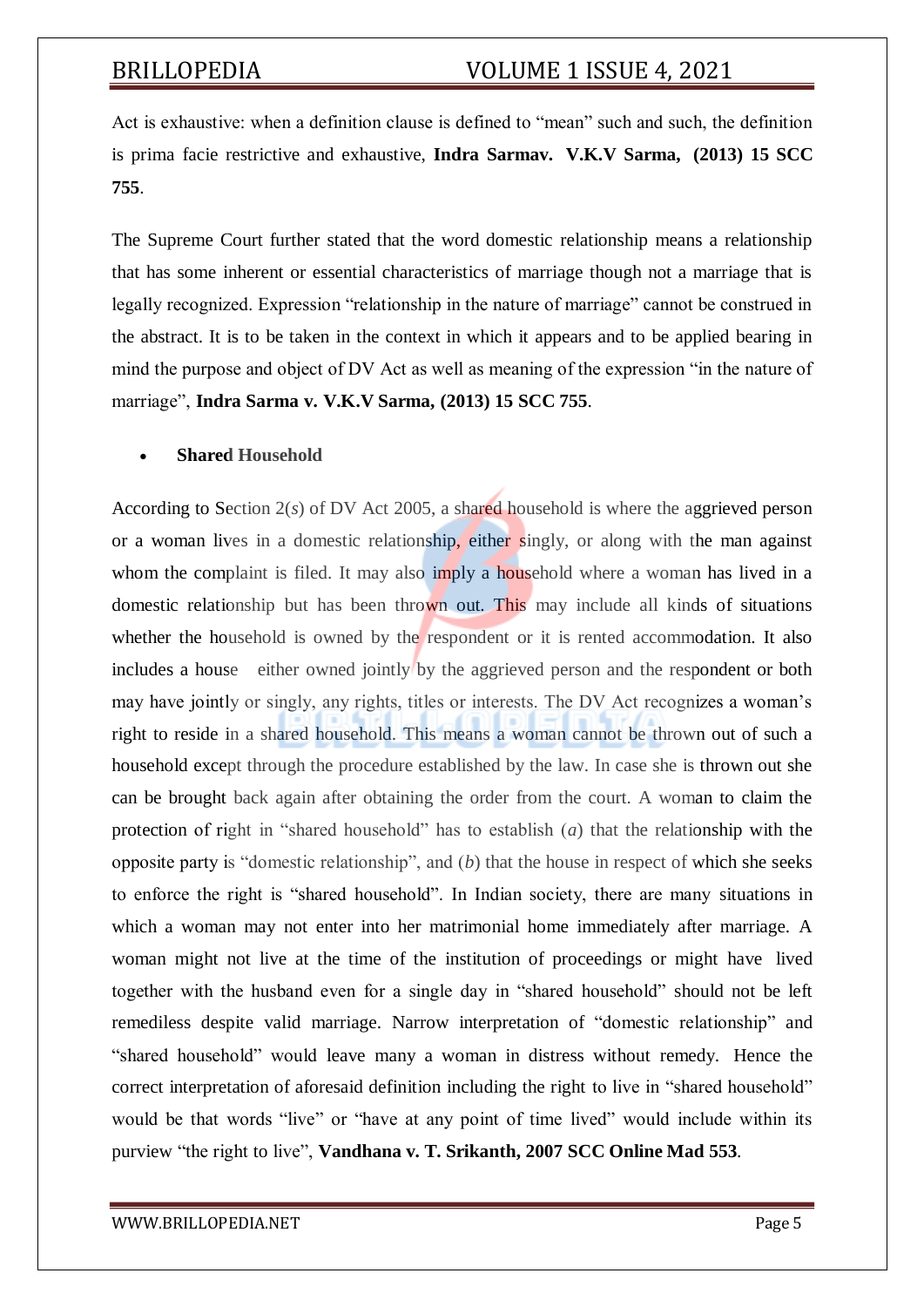This law does not alter the legality of ownership or transfer the ownership and a woman cannot claim that she owns a house; it only provides emergency relief to the victim in the sense that she cannot be thrown out of her house. For claiming ownership, a woman has to follow a separate legal procedure and has to file a separate application as per the provisions of laws whichever are applicable to her situation.

### **Domestic Violence**

Domestic violence" is a broad term that entails not only physical beating but also other forms of violence such as emotional violence, mental violence, sexual violence, financial violence and other forms of cruelty that may occur within a household. The definition provided in [Section](http://www.scconline.com/DocumentLink/Fx556Dnn) 3 of the DV Act includes the following as acts of domestic violence:

Any act, omission or commission or conduct of the respondent shall constitute domestic violence in case it

(a) harms or injures or endangers the health, safety, life, limb or well-being, whether mental or physical, of the aggrieved person or tends to do so and includes causing physical abuse, sexual abuse, verbal and emotional abuse and economic abuse; or

(b) harasses, harms, injures or endangers the aggrieved person with a view to coerce her or any other person related to her to meet any unlawful demand for any dowry or other property or valuable security; or

(c) has the effect of threatening the aggrieved person or any person related to her by any conduct mentioned in clause (*a*) or clause (*b*); or

(d) otherwise injures or causes harm, whether physical or mental, to the aggrieved person.

The Section also defines the meaning of terms physical abuse, sexual abuse, verbal and emotional abuse, and economic abuse. It further enunciates that the overall facts and circumstances of the case shall be taken into consideration in order to determine whether any act, omission, commission or conduct of the respondent constitutes "domestic violence" under the said section.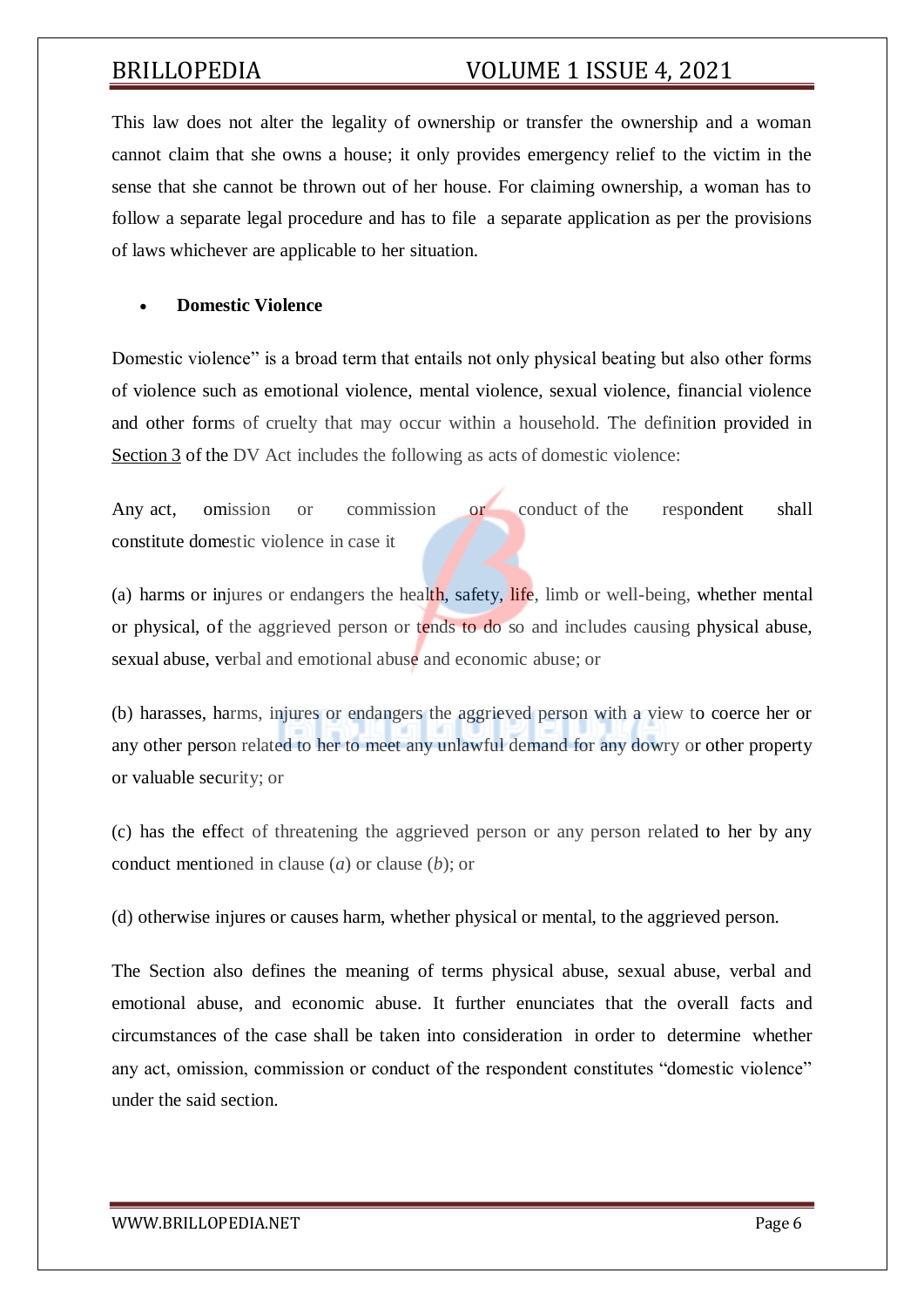# **WHO CAN SEEK HELP OR CAN CLAIM RELIEFS UNDER THE DOMESTIC VIOLENCE ACT?**

According to the provisions of this Act, any aggrieved woman who is in a domestic relationship with the respondent and who alleges to have been subjected to the act of domestic violence by the respondent can seek help. A woman can file a complaint against any adult male perpetrator who commits an act of violence. She can also file a complaint against any male or female relatives of the husband/ male partner (for example in a live-in relationship) who has perpetrated violence. The Supreme Court in **Hiral P. Harsora v. Kusum Narottamdas Harsora, [\(2016\)](http://www.scconline.com/DocumentLink/lL0M2ORj) 10 SCC 165**struck down adult male from the definition of "respondent" stating that it is not based on any intelligible differentia having rational nexus with object sought to be achieved. The Supreme Court also explained in the said case that the categories of persons against whom remedies under the DV Act are available include women and non-adults. Expression "respondent" in Section  $2(q)$  or persons who can be treated as perpetrators of violence against women/against whom remedies under the DV Act are actionable cannot be restricted to expression "adult male person" in [Section](http://www.scconline.com/DocumentLink/j6jxAHQ2)  $2(q)$  $2(q)$ . Thus, remedies under the DV Act are available even against a female member and also against non-adults.

# BRILLOPEDIA

### **PROTECTION OFFICER**

Under [Section 8](http://www.scconline.com/DocumentLink/ok69q6kw) of the DV Act, the Protection Officer is appointed by the State Government as per the provisions of the law. The Protection Officer acts as a facilitator between the aggrieved woman and the court. The Protection Officer aids the aggrieved woman in filing of complaints, and application before the Magistrate to obtain the necessary relief and also assists to obtain medical aid, legal aid, counselling, safe shelter and other required assistance.

### **DUTIES OF PROTECTION OFFICER**

[Section](http://www.scconline.com/DocumentLink/Kj0d8UAo) 9 of the DV Act lays down the duties of the Protection Officer as follows: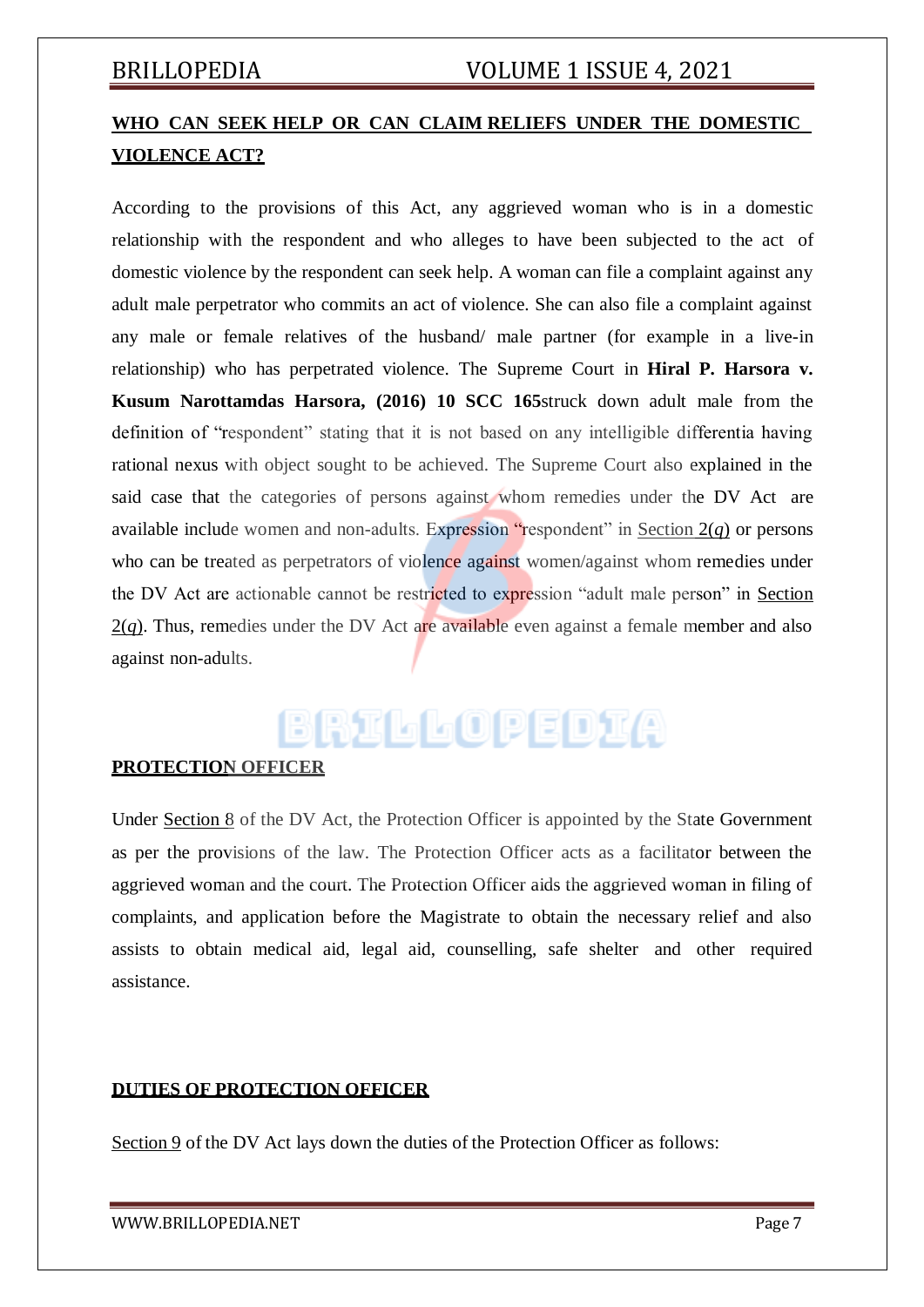(a) to assist the Magistrate in the discharge of his functions under this Act;

(b) to make a domestic incident report to the Magistrate, in such form and in such manner as may be prescribed, upon receipt of a complaint of domestic violence and forward copies thereof to the police officer in charge of the police station within the local limits of whose jurisdiction domestic violence is alleged to have been committed and to the service providers in that area;

(c) to make an application in such form and in such manner as may be prescribed to the Magistrate, if the aggrieved person so desires, claiming relief for issuance of a protection order;

(d) to ensure that the aggrieved person is provided legal aid under the Legal Services Authorities Act, 1987 and make available free of cost the prescribed form in which a complaint is to be made;

(e) to maintain a list of all service providers providing legal aid or counselling, shelter homes and medical facilities in a local area within the jurisdiction of the Magistrate;

(f) to make available a safe shelter home, if the aggrieved person so requires and forward a copy of his report of having lodged the aggrieved person in a shelter home to the police station and the Magistrate having jurisdiction in the area where the shelter home is situated;

(g) to get the aggrieved person medically examined, if she has sustained bodily injuries and forward a copy of the medical report to the police station and the Magistrate having jurisdiction in the area where the domestic violence is alleged to have been taken place;

(h) to ensure that the order for monetary relief under Section 20 is complied with and executed, in accordance with the procedure prescribed under the Code of Criminal Procedure, 1973 (2 of 1974);

(i) to perform such other duties as may be prescribed.

### **SERVICE PROVIDERS**

### [WWW.BRILLOPEDIA.NET](http://www.brillopedia.net/)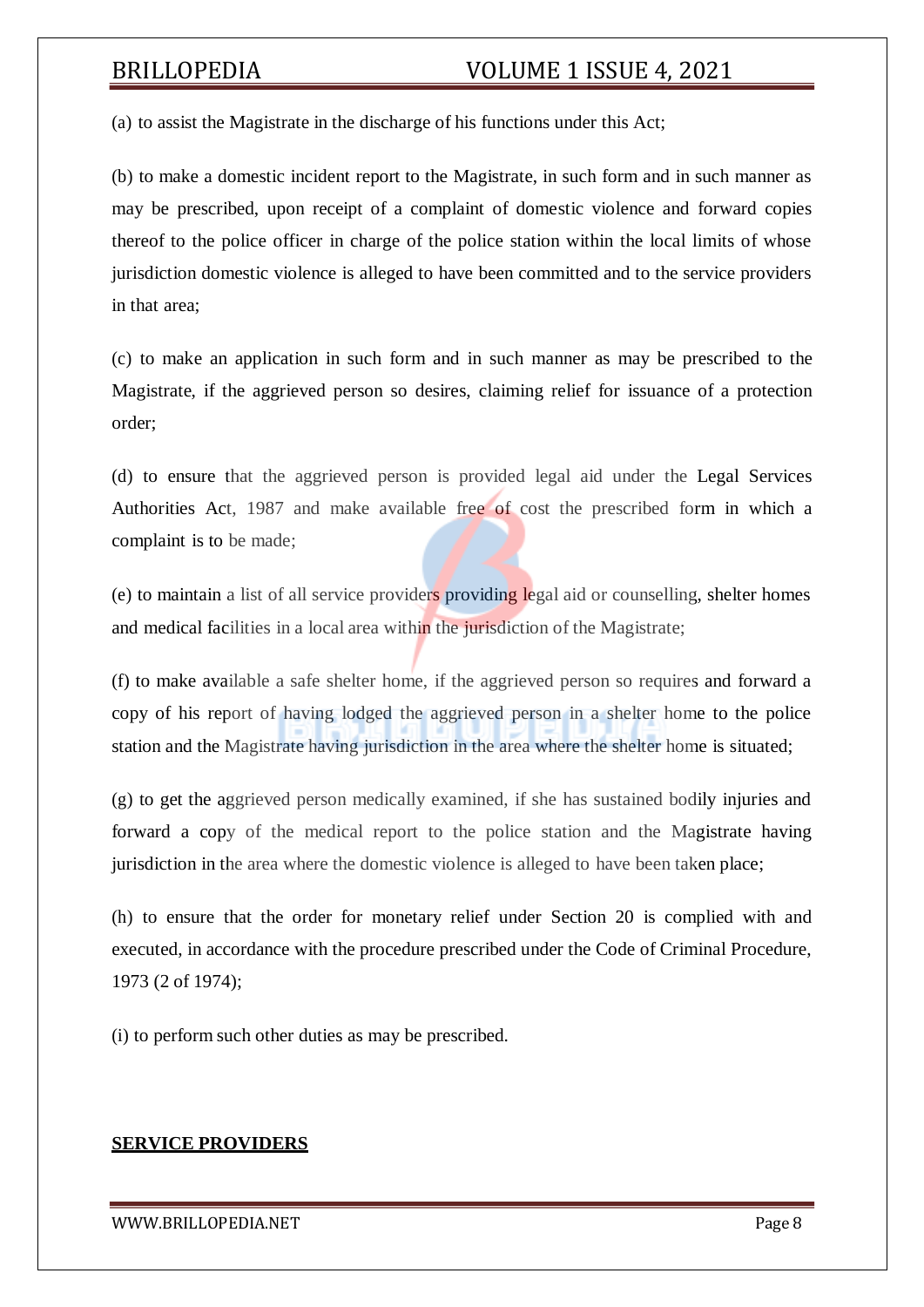A victim of domestic violence may require various services such as shelter home or safe accommodation, medical aid, child care, legal aid services and other community services. According to [Section 10\(1\)](http://www.scconline.com/DocumentLink/3fTZDM4A) of DV Act, the Service Providers are the NGOs, Companies or voluntary organizations working in the field of domestic violence and are registered under the laws of the State. Service Providers are duty bound to provide assistance and support to women facing domestic violence. A woman can go to a registered Service Provider to make a complaint under the DV Act. The duty of the service provider, as provided under [Section 6](http://www.scconline.com/DocumentLink/JKK0u1lh) of the DV Act, upon receipt of request should be to provide shelter to the aggrieved person in the shelter home.

### **FILING A COMPLAINT OF DEMESTIC VIOLENCE**

An aggrieved woman, in order to file a complaint for domestic violence may:

- Approach the police station and register the complaint, or
- File a complaint to a Protection Officer or Service Provider, or
- Directly approach the Magistrate.

The duties of the police officers, Protection officer, Service Provider, or the Magistrate is laid down under [Section](http://www.scconline.com/DocumentLink/mx3YbDeR) 5 of the Act. It states that, upon receipt of complaint they shall inform the aggrieved person

(a) of her right to make an application for obtaining a relief by way of a protection order, an order for monetary relief, a custody order, a residence order, a compensation order or more than one such order under this Act;

- (b) of the availability of services of service providers;
- (c) of the availability of services of the Protection Officers;

(d) of her right to free legal services under the Legal Services Authorities Act, 1987 ;

(e) of her right to file a complaint under Section 498-A of the Indian Penal Code , wherever relevant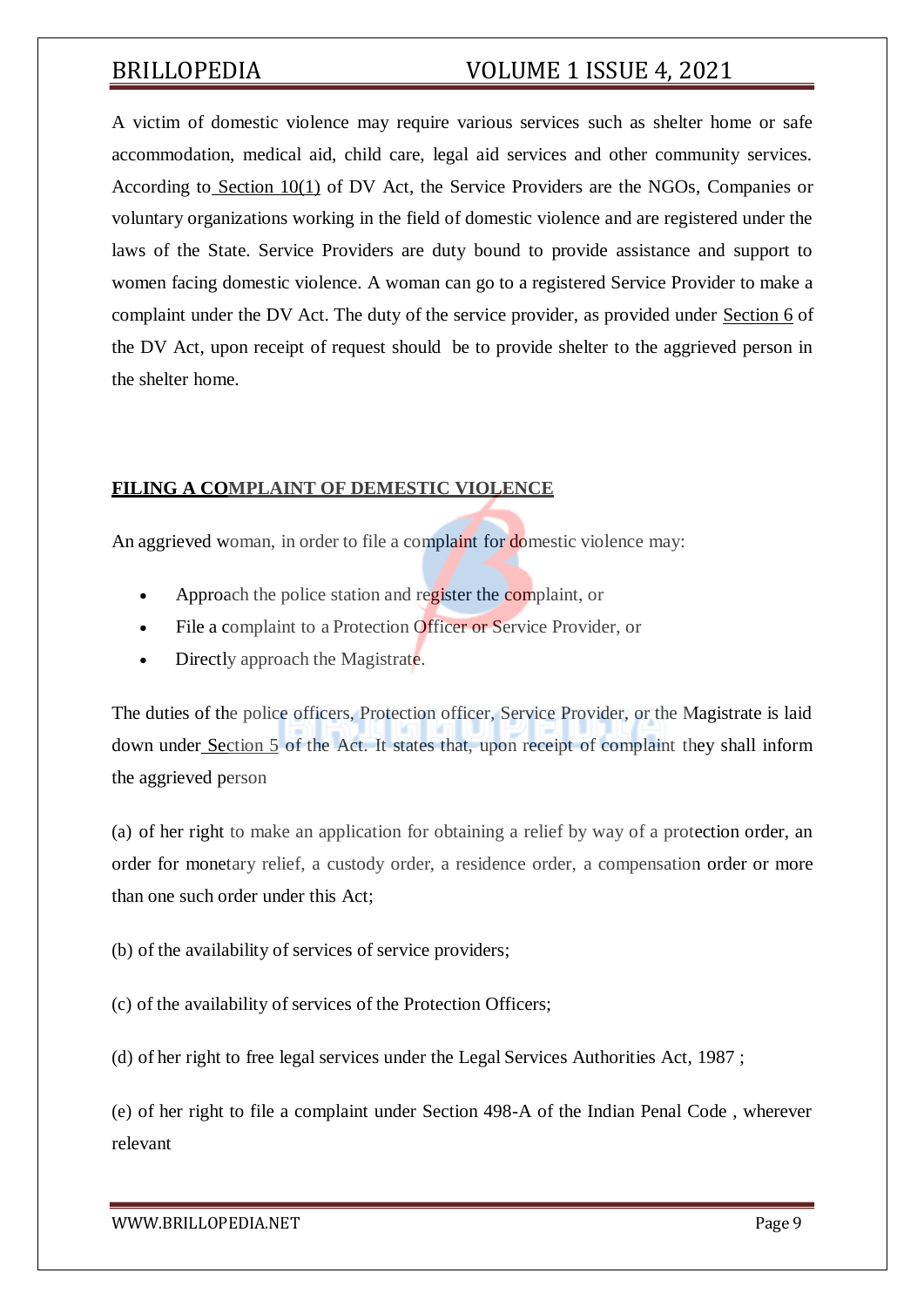The Supreme Court emphasised that the Police has to look into the complaint made under the DV Act seriously and it cannot submit a report that no case is made out without proper verification, investigation, enquiry not only from members of family but also from neighbours, friends and others, **Santosh Bakshi v. State of Punjab, (2014) [13 SCC](http://www.scconline.com/DocumentLink/0y0QA64N) 25**.

### **WHICH COURT CAN DECIDE THE CASE**

[Section 27](http://www.scconline.com/DocumentLink/082P47t6) of the DV Act provides that a first class magistrate or metropolitan court shall be the competent court to grant a protection order and other orders under the DV Act and to try offences under the Act within the local limits of which

(a) the person aggrieved permanently or temporarily resides or carries on business or is employed; or

(b) the respondent resides or carries on business or is employed; or

(c) the cause of action has arisen.

In a recent decision, the Supreme Court held that petition under DV Act can be filed in a court where "person aggrieved" permanently or temporarily resides or carries on business or is employed, **Shyamlal Devda v. Parimala, (2020) 3 [SCC 14](http://www.scconline.com/DocumentLink/33I0E3n7)**.

### **RELIEFS AVAILABLE UNDER THE DOMESTIC VIOLENCE ACT**

The remedies available under the DV Act as provided from Section 18 to 23 for the aggrieved person are as follows:

**Protection orders [\(Section 18\)](http://www.scconline.com/DocumentLink/E1HJ5cOG)**

The Magistrate after giving the aggrieved person and the respondent an opportunity of being heard and if satisfied that domestic violence has taken place or is likely to take place may pass a protection order and prohibit the respondent from

*(a)* committing any act of domestic violence;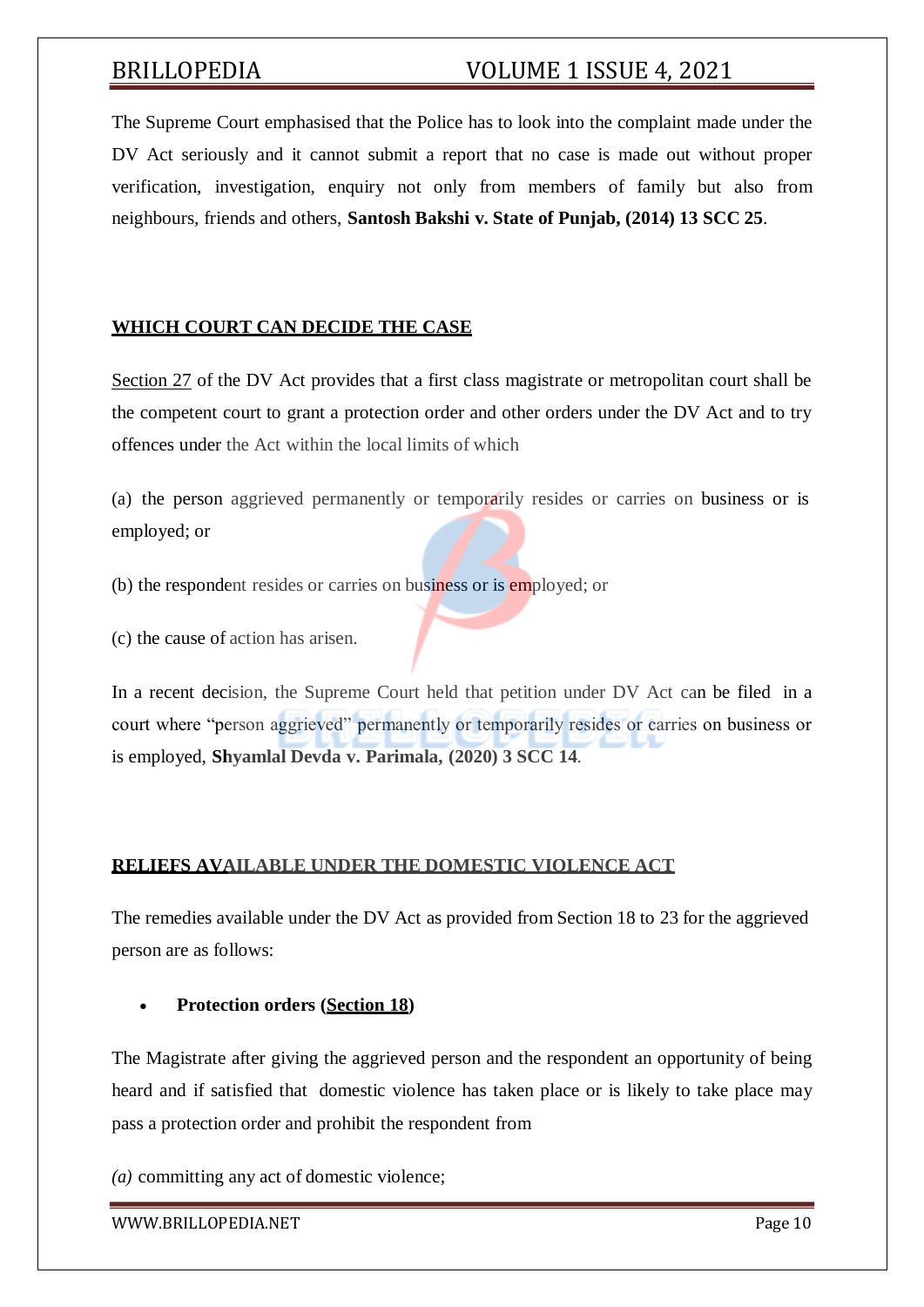*(b)* aiding or abetting in the commission of acts of domestic violence;

*(c)* entering the place of employment of the aggrieved person or, if the person aggrieved is a child, its school or any other place frequented by the aggrieved person;

*(d)* attempting to communicate in any form, whatsoever, with the aggrieved person, including personal, oral or written or electronic or telephonic contact;

*(e)* alienating any assets, operating bank lockers or bank accounts used or held or enjoyed by both the parties, jointly by the aggrieved person and the respondent or singly by the respondent, including her stridhan or any other property held either jointly by the parties or separately by them without the leave of the Magistrate;

*(f)* causing violence to the dependants, other relatives or any person who give the aggrieved person assistance from domestic violence;

*(g)* committing any other act as specified in the protection order.

### **Residence Order [\(Section](http://www.scconline.com/DocumentLink/ut8qplZv) 19)**

The Magistrate may pass a residence order

(a) restraining the respondent from dispossessing or in any other manner disturbing the possession of the aggrieved person from the shared household, whether or not the respondent has a legal or equitable interest in the shared household;

(b) directing the respondent to remove himself from the shared household;

(c) restraining the respondent or any of his relatives from entering any portion of the shared household in which the aggrieved person resides;

(d) restraining the respondent from alienating or disposing off the shared household or encumbering the same;

(e) restraining the respondent from renouncing his rights in the shared household except with the leave of the Magistrate; or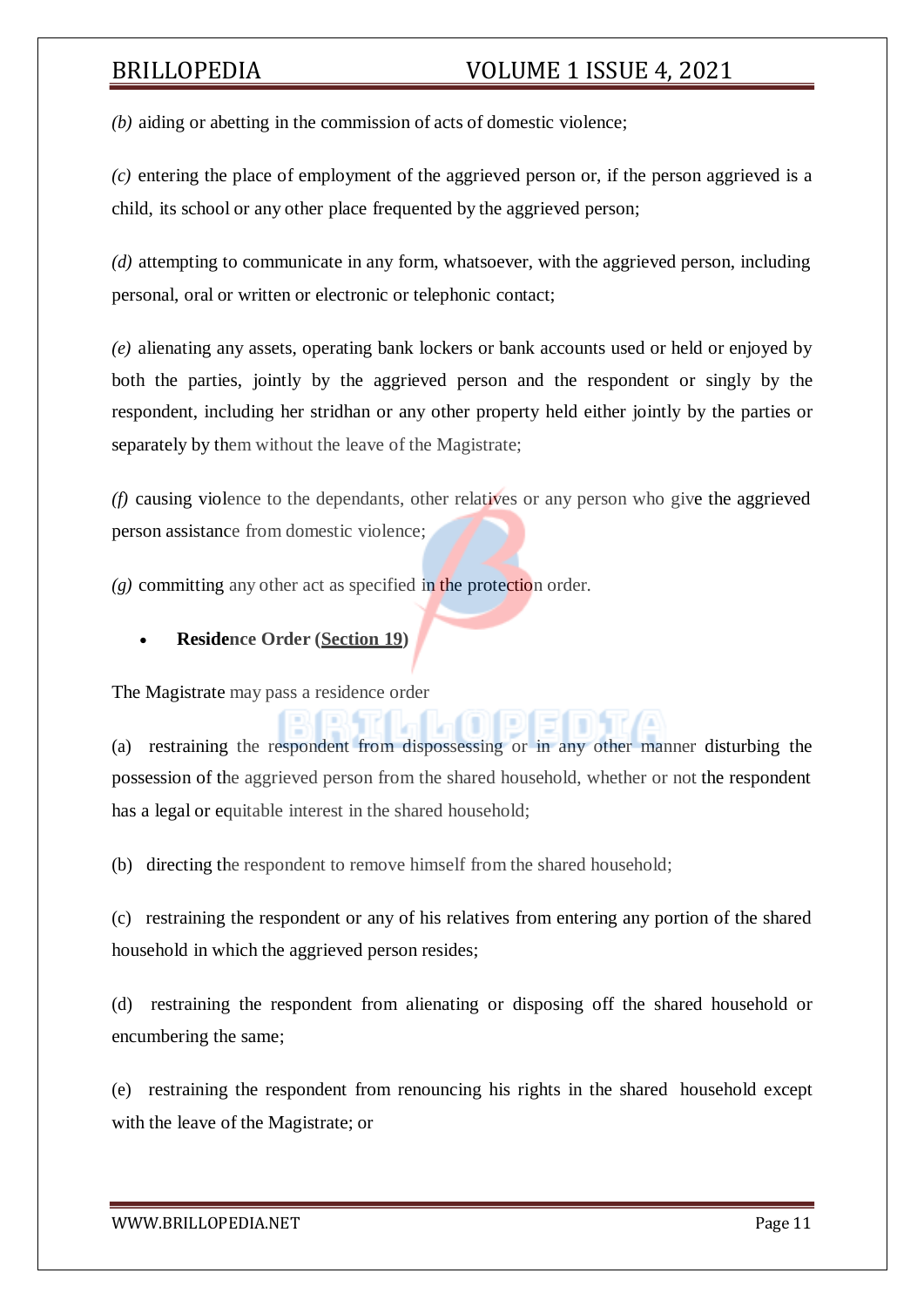(f) directing the respondent to secure same level of alternate accommodation for the aggrieved person as enjoyed by her in the shared household or to pay rent for the same, if the circumstances so require.

The proviso clause for the section states that no order shall be passed under clause (*b*) against any person who is a woman

The High Court of Madras opined that the Act contemplates two types of reliefs viz. (*a*) right to reside in shared household; and (*b*) right to seek residence orders under Section 19 of the Act—Section 19(1) of the Act empowers Magistrate to pass variety of residence order. Shared household would come into picture only when relief is sought in terms of Sections 19(1)(*a*) to (*e*) of the Act. Aggrieved woman can seek orders to enable her to continue to reside in shared household or protection order to enable her to reside in shared household, then property, which is subject-matter, should be shared household. Aggrieved woman can seek relief of alternate accommodation in terms of Section  $19(1)(f)$  of the Act and in such case concept of shared household would not be attracted. Expression "shared household" occurring in Section 19(1)(*f*) of the Act is just for purpose of enabling aggrieved woman to seek alternative accommodation, which would be on par with shared household that she enjoyed at some point of time, **M. Muruganandam v. M. Megala, [2010 SCC Online Mad](http://www.scconline.com/DocumentLink/8TCRpz9F) [6012](http://www.scconline.com/DocumentLink/8TCRpz9F)**. BRILLOPEDIA

### **Monetary Relief [\(Section](http://www.scconline.com/DocumentLink/pKs82T6E) 20)**

Under Section 20 of DV Act, an order for monetary relief can be passed by the court in case a woman has incurred expenditure as a result of violence. This may include expenses incurred by a woman on obtaining medical treatment, any loss of earnings, damage to property, etc. The aggrieved person can also claim for maintenance from her male partner.

The Magistrate may direct the respondent to pay monetary relief to meet the expenses incurred and losses suffered by the aggrieved person and any child of the aggrieved person as a result of the domestic violence and such relief may include, but is not limited to,

(a) the loss of earnings;

(b) the medical expenses;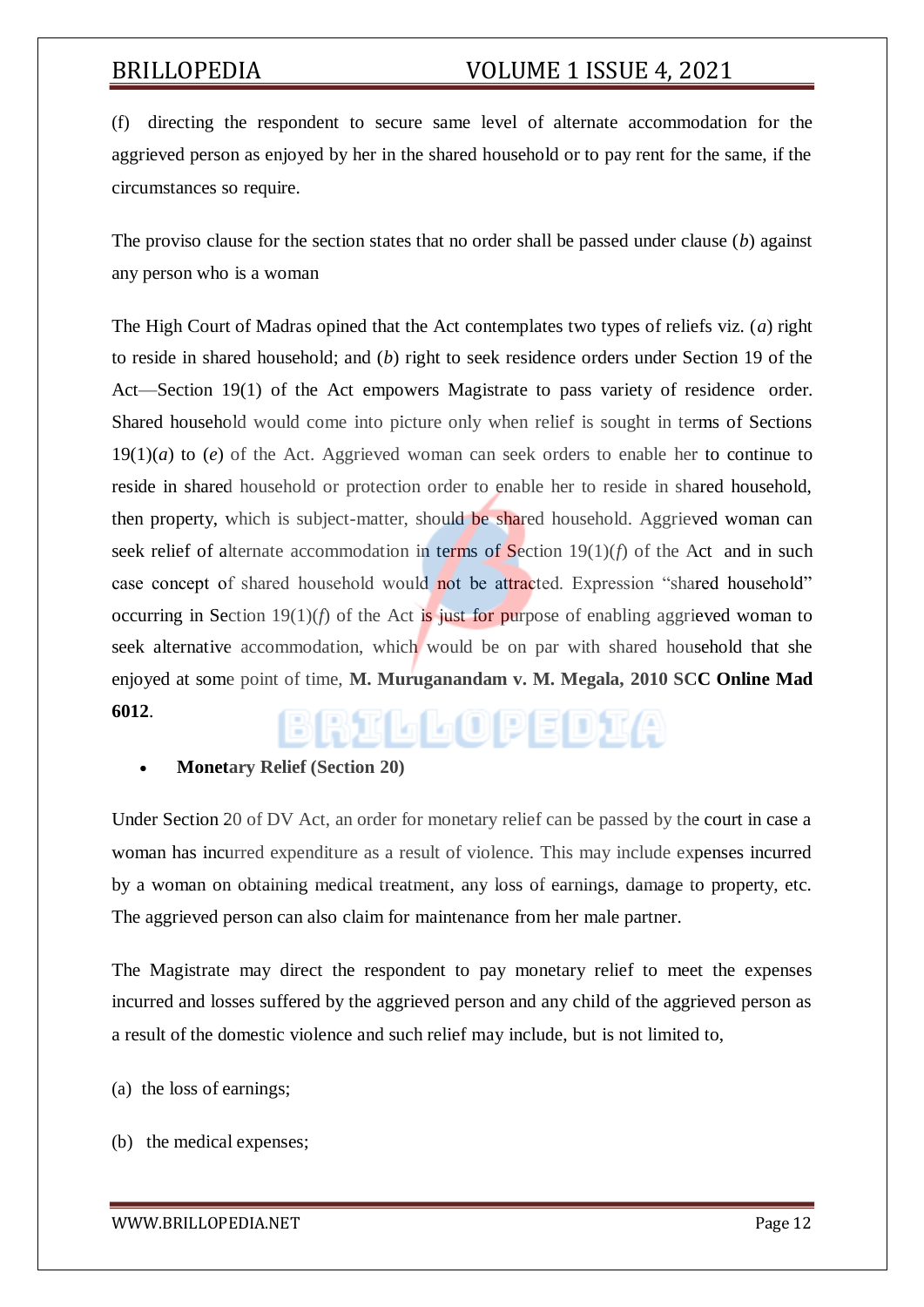(c) the loss caused due to the destruction, damage or removal of any property from the control of the aggrieved person; and

(d) the maintenance for the aggrieved person as well as her children, if any, including an order under or in addition to an order of maintenance under [Section 125](http://www.scconline.com/DocumentLink/TGeyaIg2) of the Code of Criminal Procedure, 1973 or any other law for the time being in force.

It has also been provided in the section that the monetary relief provided should be adequate, fair and reasonable and consistent with the standard of living to which the aggrieved person is accustomed. In case there is a failure in part of the respondent to make payment in terms of the monetary order, the Magistrate may direct the employer or a debtor of the respondent, to directly pay to the aggrieved person or to deposit with the court a portion of the wages or salaries or debt due to or accrued to the credit of the respondent, which amount may be adjusted towards the monetary relief payable by the respondent.

### **Custody Orders [\(Section](http://www.scconline.com/DocumentLink/YYIY4e9c) 21)**

The Magistrate may grant temporary custody of the children to the aggrieved woman or any person making an application on her behalf. This is to prevent a woman from being separated from her children, which itself is an abusive situation. Section 21 also states that the Magistrate may, at any stage of hearing of the application for protection order or for any other relief under this Act grant temporary custody of any child or children to the aggrieved person or the person making an application on her behalf and specify, if necessary, the arrangements for visit of such child or children by the respondent. However, the Magistrate may refuse such visit to such child or children, if it feels that any visit to the child or children by the respondent may be harmful.

### **Compensation Orders [\(Section 22\)](http://www.scconline.com/DocumentLink/48N4KKnA)**

The Magistrate may on an application being made by the aggrieved person, pass an order directing the respondent to pay compensation and damages for the injuries, including mental torture and emotional distress, caused by the acts of domestic violence committed by that respondent.

**Magistrate's power to grant interim and ex parte orders [\(Section](http://www.scconline.com/DocumentLink/wfX599D2) 23)**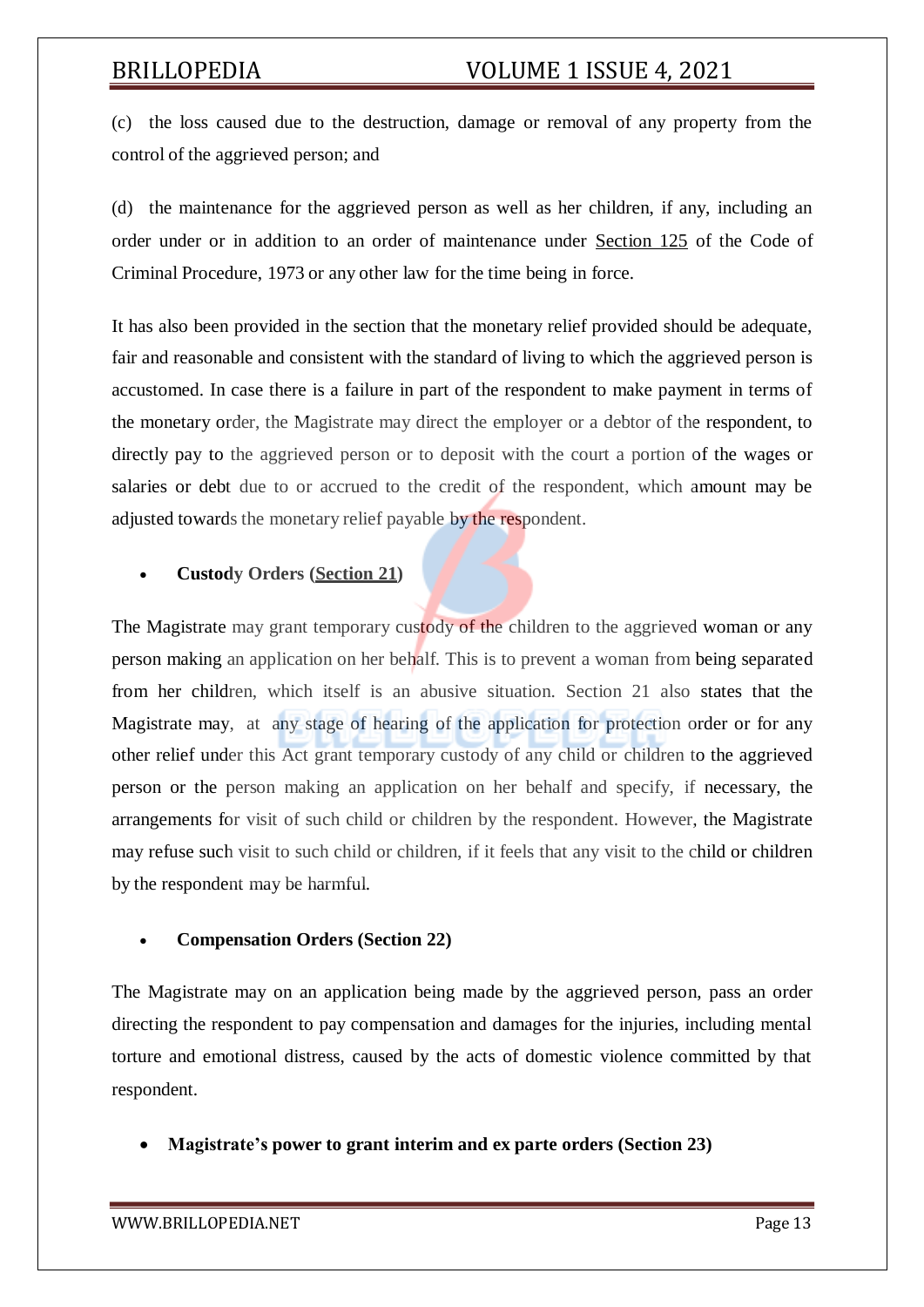[Section 23](http://www.scconline.com/DocumentLink/wfX599D2) gives power to the Magistrate to pass such interim order as he deems just and proper and also if the Magistrate is satisfied that an application prima facie discloses that the respondent is committing, or has committed an act of domestic violence or that there is a likelihood that the respondent may commit an act of domestic violence, he may grant an ex parte order on the basis of the affidavit in such form, as may be prescribed, of the aggrievedperson under Section 18, Section 19, Section 20, Section 21 or, as the case may be, Section 22 against the respondent

### **PROTECTION OF WOMEN FROM DOMESTIC VIOLENCE ACT 2005**

The protection of women from the domestic violence act 2005 is a demonstration of the parliament of India instituted to shield the ladies from abusive behaviour at home. It was brought into power by the Indian government from  $26<sup>th</sup>$  October 2006. The demonstration accommodates the first run through the Indian law a meaning of domestic violence with this definition being wide and including the physical brutality, yet in addition different types of savagery, for example, enthusiastic or verbal, sexual or financial maltreatment. It is a common law implied principally for the security orders and not for intended to be upheld criminally. A demonstration to accommodate the increasingly powerful assurance of the privileges of the ladies ensured under the constitution who are the casualties of brutality of any sort happening inside the family and for the issues associated therewith or coincidental thereto.

- Citation
- $\bullet$  Act no 43 of 2006
- Enacted by: the parliament of India
- Consented to:  $13<sup>th</sup>$  September 2005
- $\bullet$  Initiated on: 26<sup>th</sup> October 2006

# **CRITICAL APPRECITION OF PROTECTION OF WOMEN AGAINST THE DOMESTIC VIOLENCE ACT 2005**

This enactment was established after the sanction of CEDAW (convention on the elimination of all forms of discrimination against the women)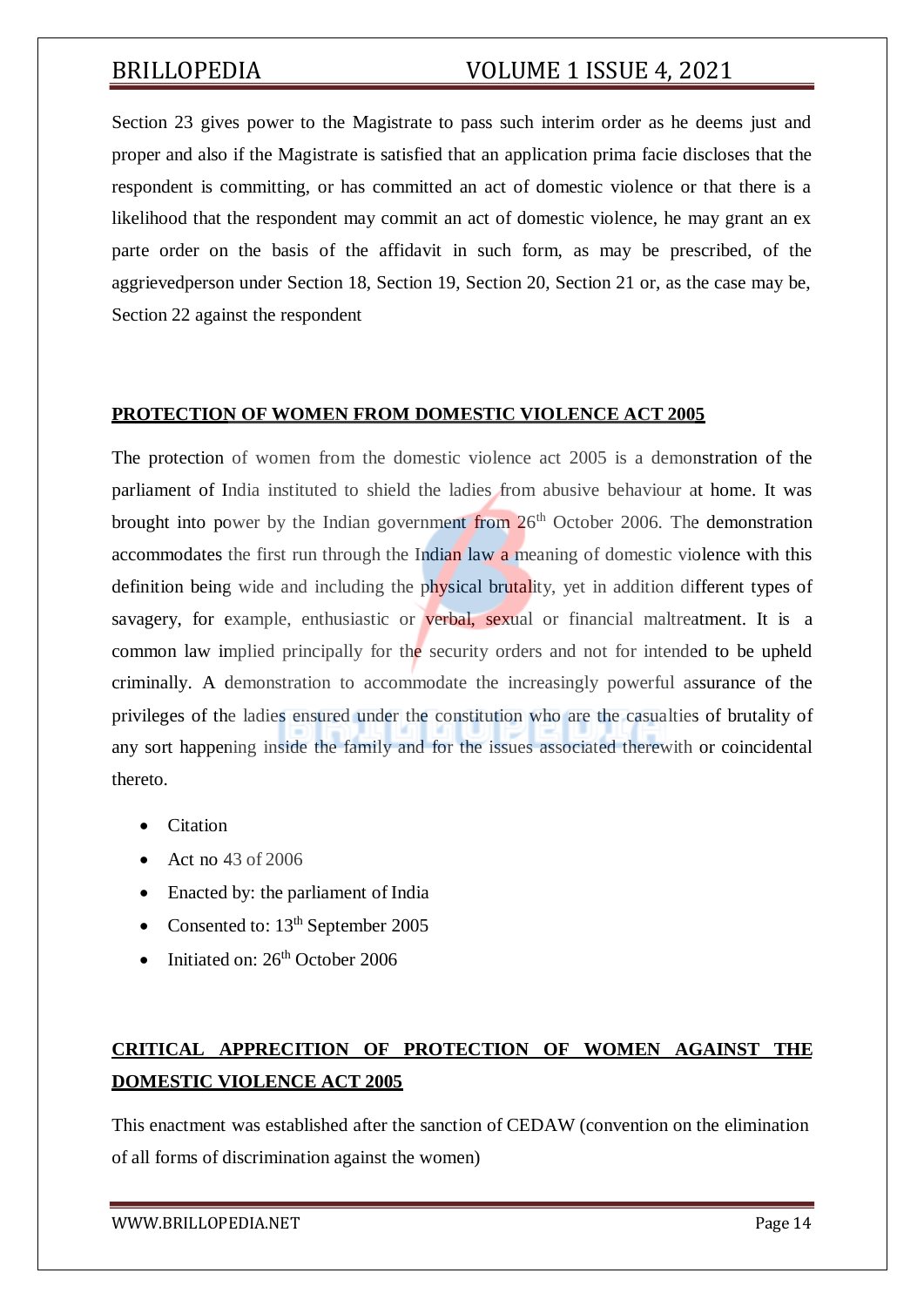The meaning of local relationship is expansive enough to cover a wide range of family unit game plans; for instance, live seeing someone when the couple is not hitched. The incorporation of this, just as the connections which fall under classes of deceitful or bigamous, was a spearheading step. As to live seeing someone itself, in an unmistakable judgement which went on account of **Bharatha Matha And Others VS R. Vijay Renganathan and Others**, it was concluded that a youngster resulting from a live-in relationship is qualified for the property ( the property possessed by the guardians, however not hereditary power). This implies a lady and her youngster bin a live-in relationship cannot be undermined with monetary maltreatment. Obviously despite the fact that this has more significance to property possession and The Hindu Marriage Act , it is satisfying to realize that the youngsters brought into the world out connections which are not much the same as marriage can likewise have the property rights.

Moreover the demonstration additionally gives help to the aggressive behaviour at home submitted by both male as well as the female family members of the spouse or the male accomplice (which would help in the circumstances where the relatives badger the wife and so forth. Furthermore, the meaning of "youngster" is likewise comprehensive of encouraged, embraced and stepchildren.

The respondent has an obligation to pay the casualty pay and not cut off the monetary assets, and this shields the casualty from brutality as well as ensures her inclinations. The meaning of shared family indicates that whether or not the casualty has lawful rights or value over the family, on the off chance that she has actually possessed the house with the respondent, and he has actually been vicious with her, at that point the respondent is at the risk under the demonstration. This implies regardless of whether she doesn't have lawful or budgetary stake in the house, the respondent cannot oust her.

The assurance orders are comprehensive of most cases where the respondent could have exploited the person in question, and again is not restricted to that definition alone. At last, the requests given by the law ought to be without given of cost to the casualty as confirmation. Further it can be said that protection orders, residence orders, monetary relief, custody orders and compensation orders play a very important as well necessary role in the critical appreciation of protection of women against the domestic violence act 2005.

Monetary relief: It is a kind of relief which a woman basically gets when she actually gets separated or divorced from her husband. It is a kind of relief which helps the woman to run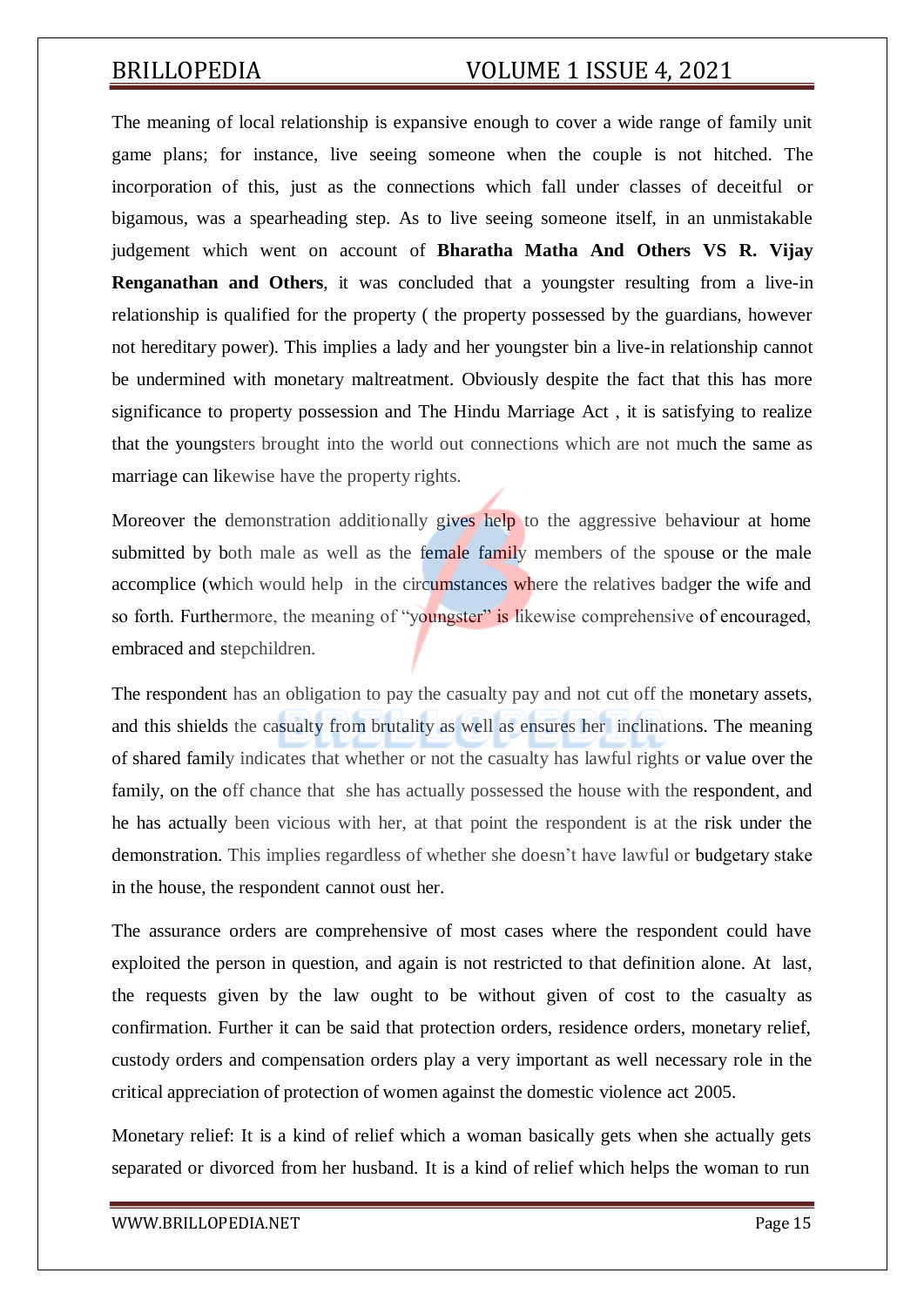the household. It further includes loss of earnings, medical expenses, loss caused due to destruction or removal or damage of any property. monetary relief has been defined under section 20 of protection of women from domestic violence act 2005

# **CRITICISMS OF PROTECTION OF WOMEN FROM DOMESTIC VIOLENCE ACT 2005**

Some who have reprimanded the law as having too little power, serving mainly as common, as opposed to the criminal, law- requiring a further offense by the charged respondent, (for example abusing a security request gave under this law) under the watchful eye of activating the criminal law sanctions against the respondent, for example caption and detainment. There are a few holes in the usage of laws. Notwithstanding bunches associated with drafting the law accepted this would give progressively fast and adaptable help for the victim. Men's associations, for example the spare Indian family establishment have restricted the law, contending that it may be abused by ladies during the disputes. It has been seen by the women or women's gatherings that such cases rise just when unique arrangements are made for the underestimated. RENUKA CHIWDHURY, the Indian clergyman for the ladies and kid improvement, concurred in the Hindustan Times Article that an equivalent sexual orientation law would be perfect. Yet there is just an excess of physical proof to demonstrate that it is primarily the lady who endures on account of man.

Previous lawyer General of India SOLI SORABJEE has additionally scrutinized the wide meaning of obnoxious attack in the act. As indicated by the then leader of India PRATIBHA DEVISINGH PATIL another troubling pattern has been that the ladies themselves have not been honest of mishandling the ladies. Now and again ladies have played an obnoxious, synergist job in executing viciousness whether against the little girl in law the relative or female residential makes a difference. Examples exist whereby the defensive lawful arrangements to assist the ladies have been exposed to bending and abuse to unleash frivolous retribution and to dole out the retributions. A few studies have inferred or indicated that 90 percent of endowment grievances are bogus and were enrolled principally to dole out the retributions. It is terrible if laws intended to ensure ladies get mishandled as the instruments of mistreatment. The main concern along these lines is the reasonable summon of lawful arrangements and their goal and legitimate implementation.